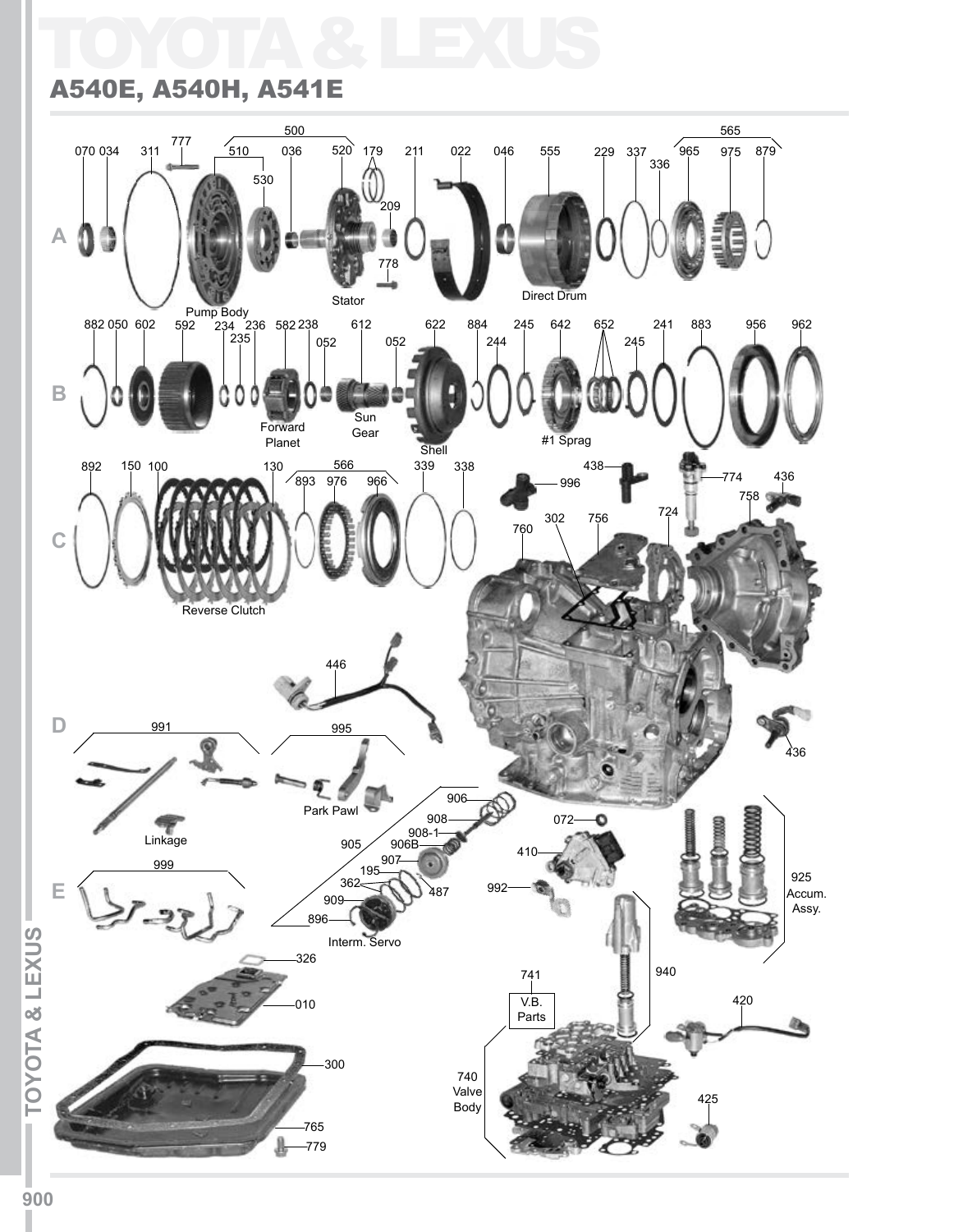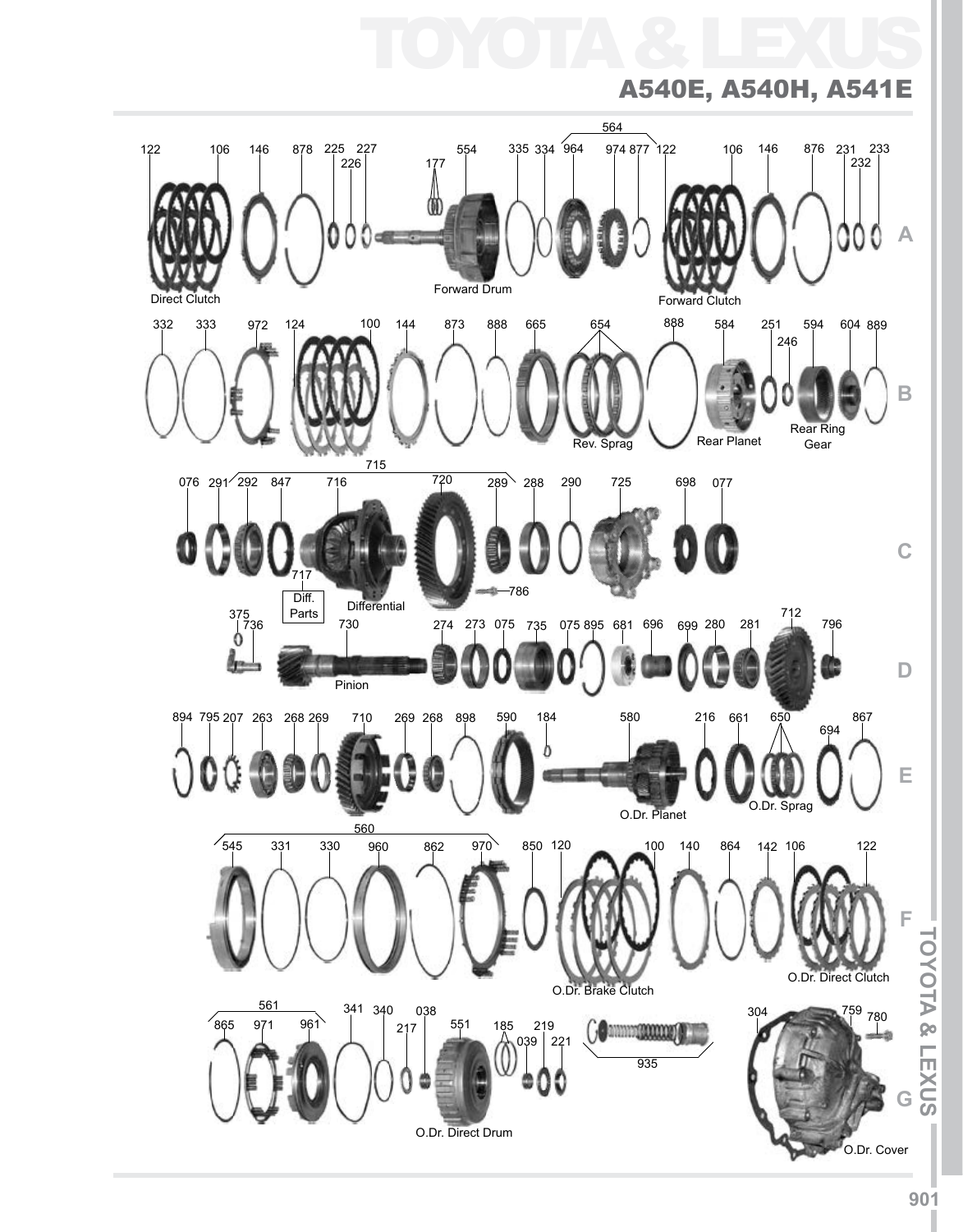| ILL# | Part# |                             | QTY | REF# |
|------|-------|-----------------------------|-----|------|
|      |       | <b>OVERHAUL KITS</b>        |     |      |
|      |       |                             |     |      |
|      |       |                             |     |      |
|      |       |                             |     |      |
|      |       |                             |     |      |
|      |       |                             |     |      |
|      |       |                             |     |      |
|      |       |                             |     |      |
|      |       |                             |     |      |
|      |       | <b>MASTER L/STEEL KITS</b>  |     |      |
|      |       |                             |     |      |
|      |       |                             |     |      |
|      |       |                             |     |      |
|      |       |                             |     |      |
|      |       |                             |     |      |
|      |       |                             |     |      |
|      |       |                             |     |      |
|      |       | <b>MASTER W/STEELS KITS</b> |     |      |
|      |       |                             |     |      |
|      |       |                             |     |      |
|      |       |                             |     |      |
|      |       |                             |     |      |
|      |       |                             |     |      |
|      |       |                             |     |      |
|      |       |                             |     |      |
|      |       | <b>FILTERS</b>              |     |      |
|      |       |                             |     |      |
|      |       |                             |     |      |
|      |       |                             |     |      |
|      |       | <b>BANDS</b>                |     |      |
| 022  |       |                             |     |      |
|      |       |                             |     |      |
|      |       |                             |     |      |
|      |       | <b>BUSHINGS</b>             |     |      |
|      |       |                             |     |      |
|      |       |                             |     |      |
|      |       |                             |     |      |
|      |       |                             |     |      |
|      |       |                             |     |      |
|      |       |                             |     |      |
|      |       |                             |     |      |
|      |       |                             |     |      |
|      |       |                             |     |      |
|      |       |                             |     |      |
|      |       |                             |     |      |
|      |       |                             |     |      |
|      |       |                             |     |      |
|      |       | <b>METAL CLAD SEALS</b>     |     |      |
|      |       |                             |     |      |
|      |       |                             |     |      |
|      |       |                             |     |      |
|      |       |                             |     |      |
|      |       |                             |     |      |
|      |       |                             |     |      |
|      |       |                             |     |      |
|      |       |                             |     |      |
|      |       | <b>FRICTIONS</b>            |     |      |
|      |       |                             |     |      |
|      |       |                             |     |      |
|      |       |                             |     |      |
|      |       |                             |     |      |
|      |       |                             |     |      |
|      |       |                             |     |      |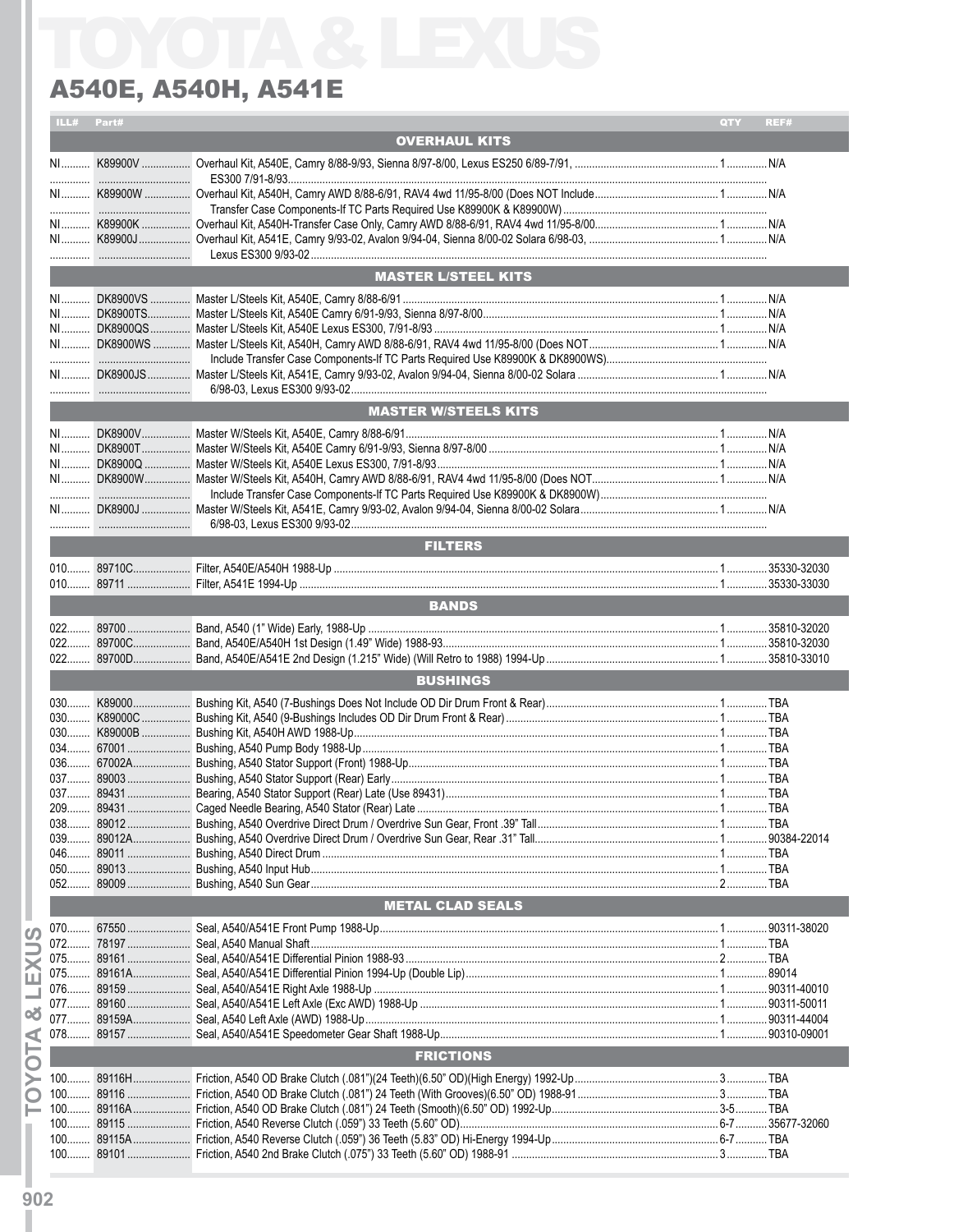| ILL# Part# |             |                               | QTY | REF# |
|------------|-------------|-------------------------------|-----|------|
|            |             |                               |     |      |
|            |             |                               |     |      |
|            |             |                               |     |      |
|            |             |                               |     |      |
|            |             |                               |     |      |
|            |             |                               |     |      |
|            |             |                               |     |      |
|            |             |                               |     |      |
|            |             |                               |     |      |
|            |             |                               |     |      |
|            |             | <b>STEELS</b>                 |     |      |
|            |             |                               |     |      |
|            |             |                               |     |      |
|            |             |                               |     |      |
|            |             |                               |     |      |
|            |             |                               |     |      |
|            |             |                               |     |      |
|            |             |                               |     |      |
|            |             |                               |     |      |
|            |             |                               |     |      |
|            |             |                               |     |      |
|            |             |                               |     |      |
|            |             |                               |     |      |
|            |             |                               |     |      |
|            |             |                               |     |      |
|            |             |                               |     |      |
|            |             |                               |     |      |
|            |             |                               |     |      |
|            |             |                               |     |      |
|            |             |                               |     |      |
|            |             |                               |     |      |
|            |             |                               |     |      |
|            |             | <b>PRESSURE PLATES</b>        |     |      |
|            |             |                               |     |      |
|            |             |                               |     |      |
|            |             |                               |     |      |
|            |             |                               |     |      |
|            |             |                               |     |      |
|            |             |                               |     |      |
|            |             |                               |     |      |
|            |             |                               |     |      |
|            |             |                               |     |      |
|            |             |                               |     |      |
|            |             |                               |     |      |
|            |             |                               |     |      |
|            |             |                               |     |      |
|            |             |                               |     |      |
|            |             |                               |     |      |
|            |             |                               |     |      |
|            |             |                               |     |      |
|            |             |                               |     |      |
|            |             |                               |     |      |
|            |             |                               |     |      |
|            |             |                               |     |      |
|            |             |                               |     |      |
|            |             |                               |     |      |
|            |             | <b>VALVE BODY KITS</b>        |     |      |
| $165$      |             |                               |     |      |
|            |             | <b>SEALING RINGS</b>          |     |      |
|            |             |                               |     |      |
|            |             |                               |     |      |
|            | 175 K89901B |                               |     |      |
|            |             |                               |     |      |
|            | 179 89300   |                               |     |      |
|            |             |                               |     |      |
|            |             |                               |     |      |
|            | 185 87302   |                               |     |      |
|            |             |                               |     |      |
|            |             | <b>WASHERS &amp; BEARINGS</b> |     |      |
| 200        |             |                               |     |      |
|            |             |                               |     |      |
| 200        | K89907W     |                               |     |      |
|            |             |                               |     |      |
|            | 209 89441D  |                               |     |      |
|            |             |                               |     |      |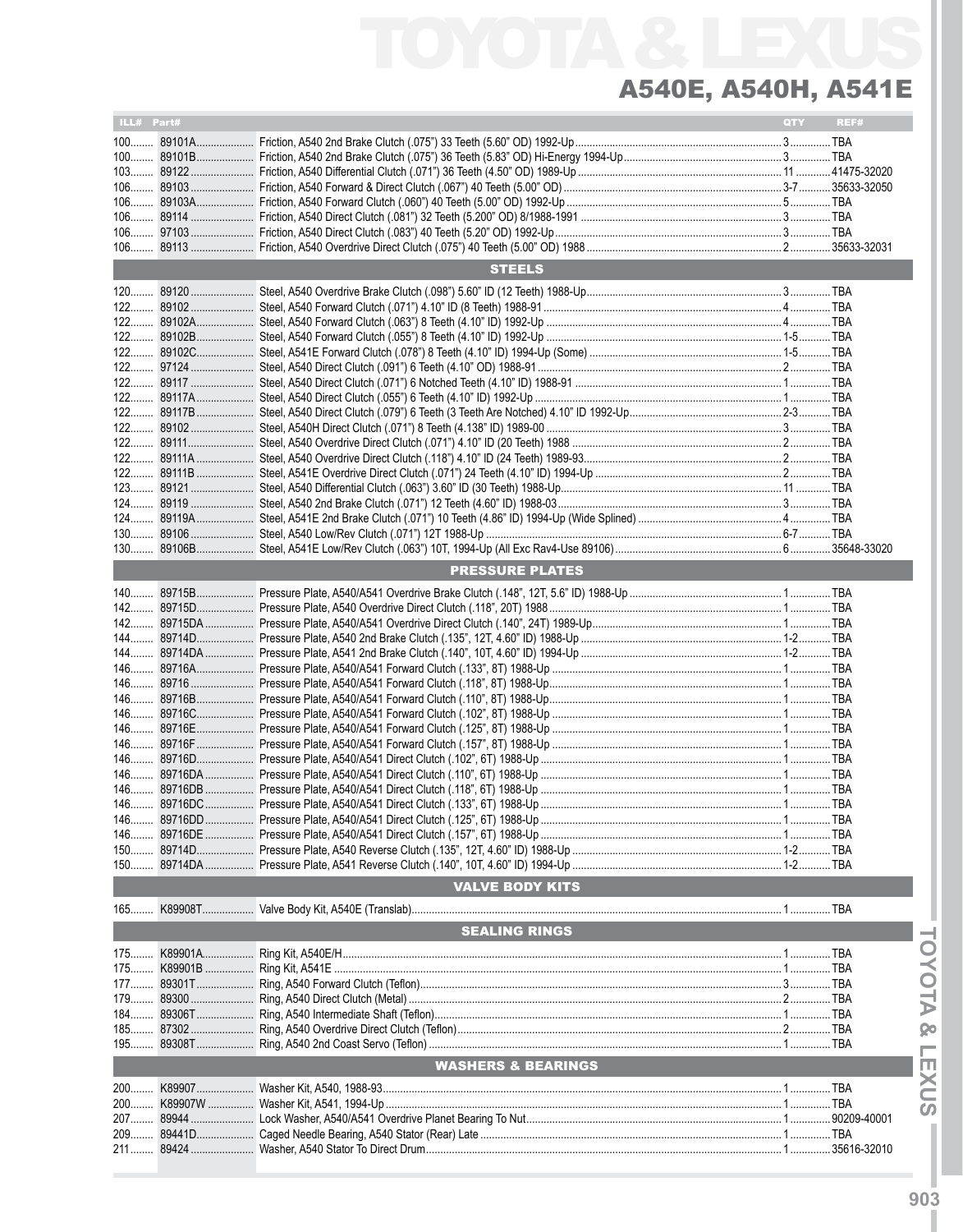| ILL# Part# |                                        | <b>OTY</b> | REF# |
|------------|----------------------------------------|------------|------|
|            |                                        |            |      |
|            |                                        |            |      |
|            |                                        |            |      |
|            |                                        |            |      |
|            |                                        |            |      |
|            |                                        |            |      |
|            |                                        |            |      |
|            |                                        |            |      |
|            |                                        |            |      |
|            |                                        |            |      |
|            |                                        |            |      |
|            |                                        |            |      |
|            |                                        |            |      |
|            |                                        |            |      |
|            |                                        |            |      |
|            |                                        |            |      |
|            |                                        |            |      |
|            |                                        |            |      |
|            |                                        |            |      |
|            |                                        |            |      |
|            |                                        |            |      |
|            |                                        |            |      |
|            |                                        |            |      |
|            |                                        |            |      |
|            |                                        |            |      |
|            |                                        |            |      |
|            |                                        |            |      |
|            |                                        |            |      |
|            |                                        |            |      |
|            |                                        |            |      |
|            |                                        |            |      |
|            |                                        |            |      |
|            |                                        |            |      |
|            |                                        |            |      |
|            |                                        |            |      |
|            |                                        |            |      |
|            |                                        |            |      |
|            |                                        |            |      |
|            |                                        |            |      |
|            |                                        |            |      |
|            |                                        |            |      |
|            |                                        |            |      |
|            |                                        |            |      |
|            |                                        |            |      |
|            |                                        |            |      |
|            | <b>GASKETS &amp; RUBBER COMPONENTS</b> |            |      |
|            |                                        |            |      |
|            |                                        |            |      |
|            |                                        |            |      |
|            |                                        |            |      |
|            |                                        |            |      |
|            |                                        |            |      |
|            |                                        |            |      |
|            | <b>TECHNICAL MANUALS</b>               |            |      |
|            |                                        |            |      |
|            | <b>ELECTRICAL COMPONENTS</b>           |            |      |
|            |                                        |            |      |
|            |                                        |            |      |
|            |                                        |            |      |
|            |                                        |            |      |
|            |                                        |            |      |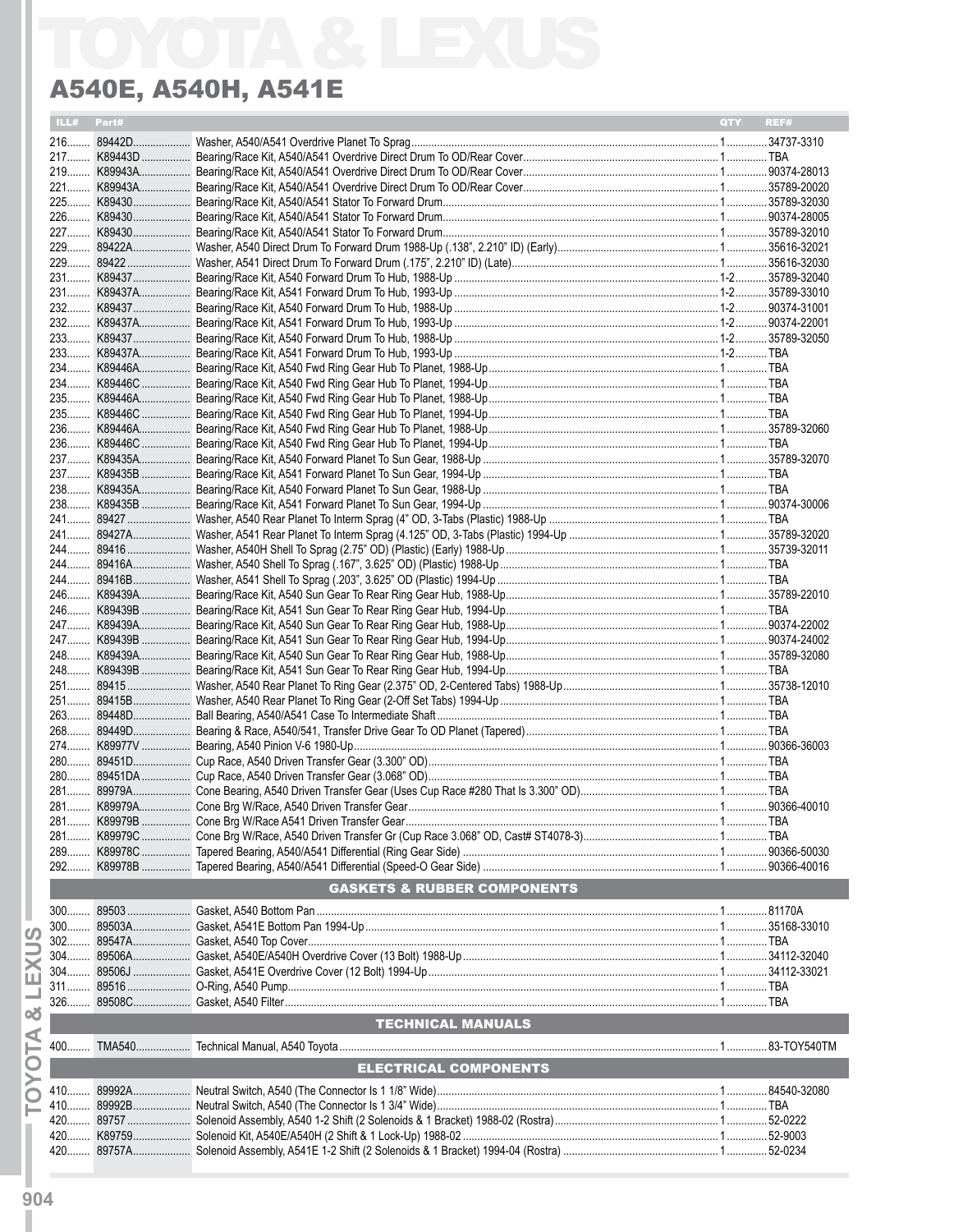| ILL# Part# |                                                    | <b>QTY</b> | REF# |
|------------|----------------------------------------------------|------------|------|
|            |                                                    |            |      |
|            |                                                    |            |      |
|            |                                                    |            |      |
|            |                                                    |            |      |
|            |                                                    |            |      |
|            |                                                    |            |      |
|            |                                                    |            |      |
|            |                                                    |            |      |
|            | <b>PUMPS &amp; PUMP COMPONENTS</b>                 |            |      |
|            |                                                    |            |      |
| $500$      |                                                    |            |      |
|            |                                                    |            |      |
|            |                                                    |            |      |
|            |                                                    |            |      |
|            |                                                    |            |      |
|            |                                                    |            |      |
|            | <b>DRUMS &amp; PISTON KITS</b>                     |            |      |
|            |                                                    |            |      |
|            |                                                    |            |      |
|            |                                                    |            |      |
|            |                                                    |            |      |
|            |                                                    |            |      |
|            |                                                    |            |      |
|            |                                                    |            |      |
|            |                                                    |            |      |
|            |                                                    |            |      |
|            |                                                    |            |      |
|            |                                                    |            |      |
|            |                                                    |            |      |
|            |                                                    |            |      |
|            |                                                    |            |      |
|            |                                                    |            |      |
|            |                                                    |            |      |
| 565        |                                                    |            |      |
| 565        |                                                    |            |      |
| $566$      |                                                    |            |      |
|            | <b>PLANETS, RING GEARS, SUN GEARS &amp; SHELLS</b> |            |      |
|            |                                                    |            |      |
|            |                                                    |            |      |
|            |                                                    |            |      |
|            |                                                    |            |      |
|            |                                                    |            |      |
|            |                                                    |            |      |
|            |                                                    |            |      |
| 582        |                                                    |            |      |
|            |                                                    |            |      |
|            |                                                    |            |      |
|            |                                                    |            |      |
|            |                                                    |            |      |
|            |                                                    |            |      |
|            |                                                    |            |      |
| 590        |                                                    |            |      |
|            |                                                    |            |      |
| 592        |                                                    |            |      |
|            |                                                    |            |      |
|            |                                                    |            |      |
|            |                                                    |            |      |
|            |                                                    |            |      |
| $602$      |                                                    |            |      |
| 602        |                                                    |            |      |
| $612$      |                                                    |            |      |
| 612        |                                                    |            |      |
|            |                                                    |            |      |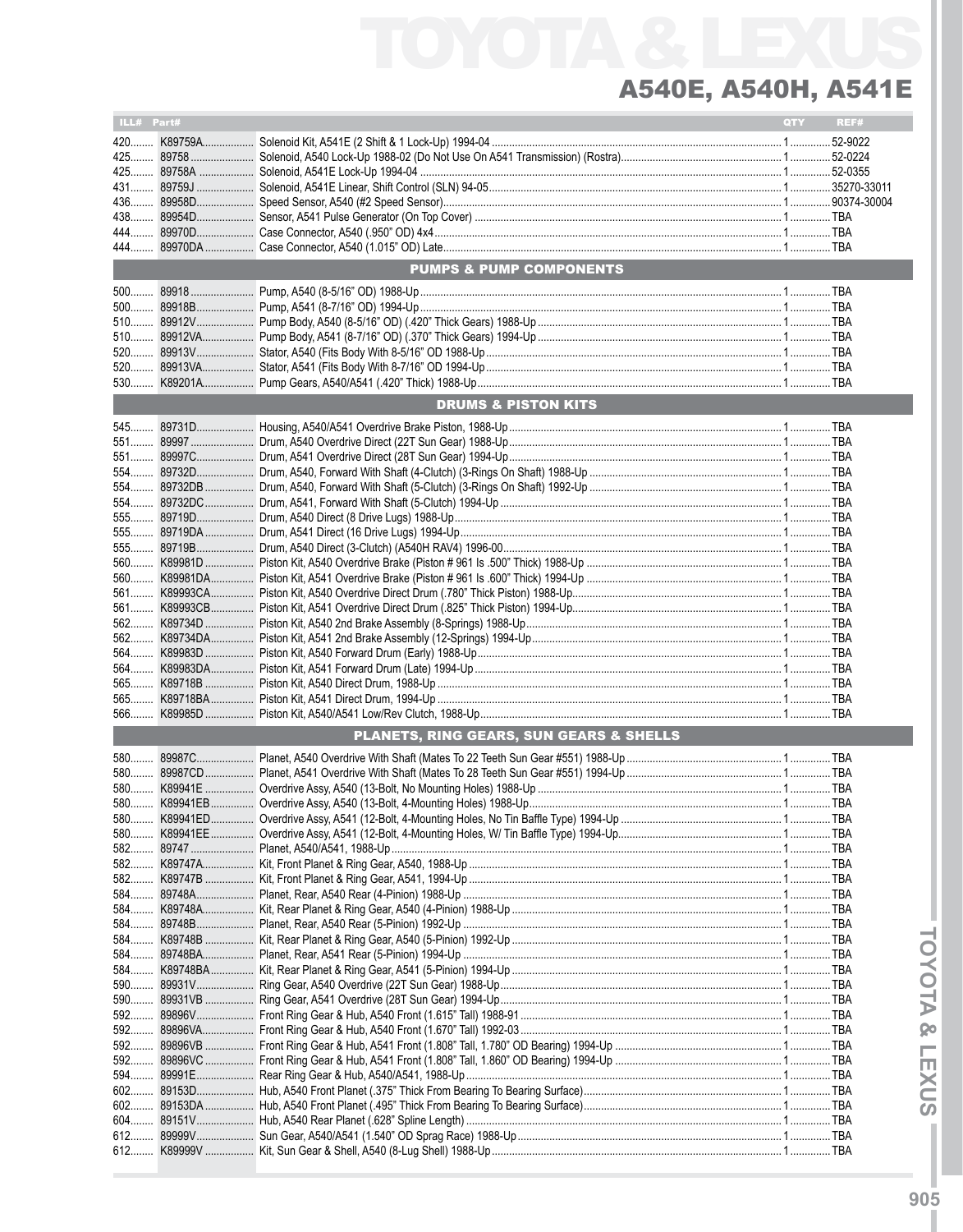| ILL#  | Part# |                                      | QTY | REF# |
|-------|-------|--------------------------------------|-----|------|
|       |       |                                      |     |      |
|       |       |                                      |     |      |
| $622$ |       |                                      |     |      |
|       |       |                                      |     |      |
|       |       |                                      |     |      |
|       |       | <b>SPRAGS &amp; ONE WAY CLUTCHES</b> |     |      |
|       |       |                                      |     |      |
|       |       |                                      |     |      |
|       |       |                                      |     |      |
|       |       |                                      |     |      |
|       |       |                                      |     |      |
|       |       |                                      |     |      |
|       |       |                                      |     |      |
|       |       |                                      |     |      |
|       |       |                                      |     |      |
|       |       |                                      |     |      |
|       |       | DIFFERENTIALS & COMPONENTS           |     |      |
|       |       |                                      |     |      |
|       |       |                                      |     |      |
|       |       |                                      |     |      |
|       |       |                                      |     |      |
|       |       |                                      |     |      |
|       |       |                                      |     |      |
|       |       |                                      |     |      |
|       |       |                                      |     |      |
|       |       |                                      |     |      |
|       |       |                                      |     |      |
|       |       |                                      |     |      |
|       |       |                                      |     |      |
|       |       |                                      |     |      |
|       |       |                                      |     |      |
|       |       |                                      |     |      |
|       |       |                                      |     |      |
|       |       |                                      |     |      |
|       |       |                                      |     |      |
|       |       |                                      |     |      |
|       |       |                                      |     |      |
|       |       |                                      |     |      |
|       |       |                                      |     |      |
|       |       |                                      |     |      |
|       |       |                                      |     |      |
|       |       |                                      |     |      |
|       |       |                                      |     |      |
|       |       |                                      |     |      |
|       |       |                                      |     |      |
|       |       |                                      |     |      |
|       |       |                                      |     |      |
|       |       |                                      |     |      |
|       |       |                                      |     |      |
|       |       |                                      |     |      |
|       |       |                                      |     |      |
|       |       |                                      |     |      |
|       |       |                                      |     |      |
|       |       |                                      |     |      |
|       |       |                                      |     |      |
|       |       |                                      |     |      |
|       |       |                                      |     |      |
|       |       |                                      |     |      |
|       |       |                                      |     |      |
|       |       |                                      |     |      |
|       |       |                                      |     |      |
|       |       |                                      |     |      |
|       |       |                                      |     |      |

**TOYOTA & LEXUS**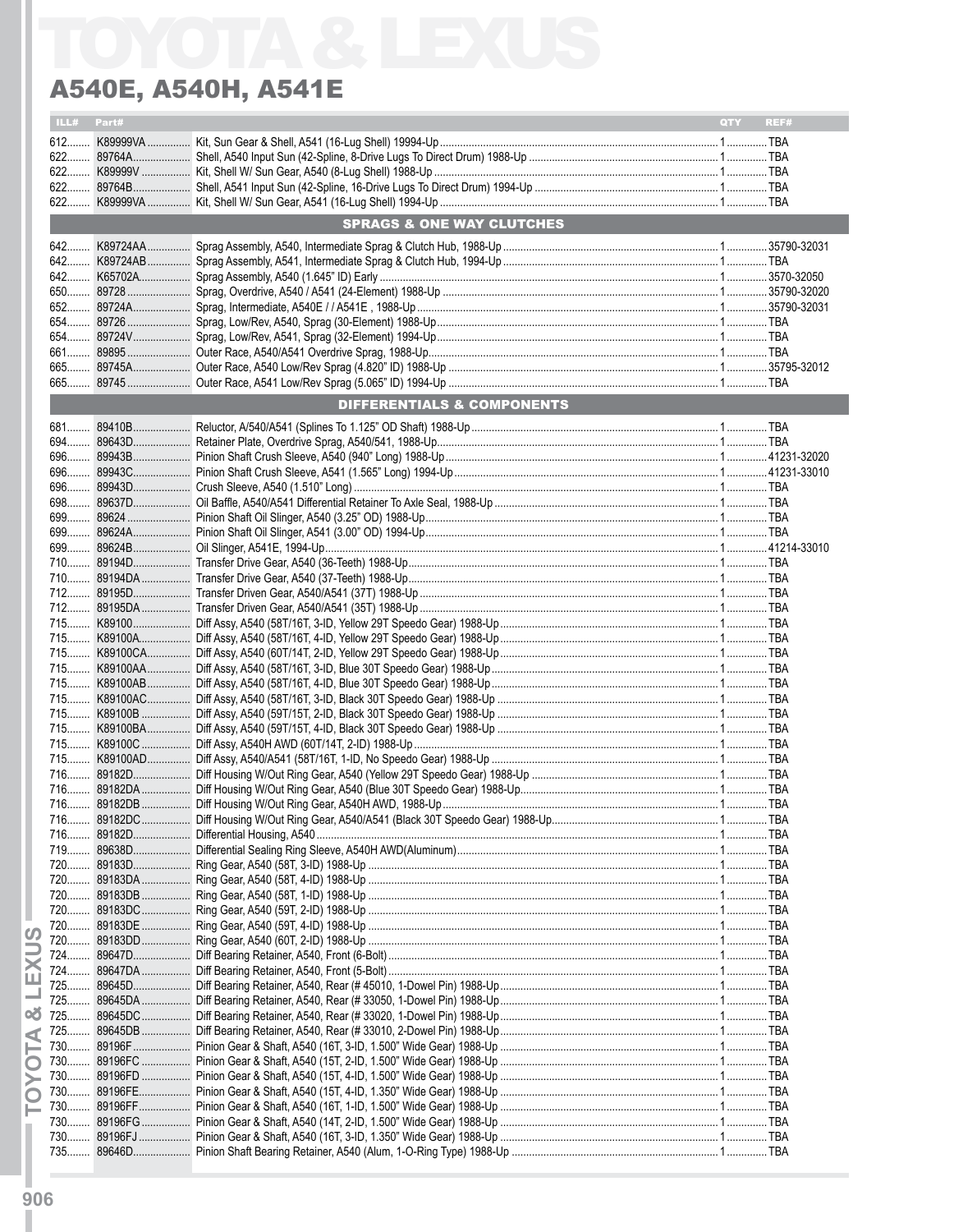| ILL# Part# |                                           | QTY | REF# |
|------------|-------------------------------------------|-----|------|
| 735        |                                           |     |      |
|            |                                           |     |      |
|            |                                           |     |      |
|            |                                           |     |      |
|            |                                           |     |      |
|            |                                           |     |      |
| 736        |                                           |     |      |
|            | <b>VALVE BODIES (DACCO VB#)</b>           |     |      |
|            |                                           |     |      |
| 740        |                                           |     |      |
|            |                                           |     |      |
|            |                                           |     |      |
|            |                                           |     |      |
|            |                                           |     |      |
|            | <b>VALVE BODIES</b>                       |     |      |
|            |                                           |     |      |
|            |                                           |     |      |
|            |                                           |     |      |
|            |                                           |     |      |
| 740        |                                           |     |      |
| 740        |                                           |     |      |
|            | <b>VALVE BODY COMPONENTS</b>              |     |      |
|            |                                           |     |      |
|            |                                           |     |      |
|            |                                           |     |      |
|            |                                           |     |      |
|            |                                           |     |      |
|            |                                           |     |      |
|            |                                           |     |      |
|            |                                           |     |      |
|            |                                           |     |      |
|            |                                           |     |      |
|            |                                           |     |      |
|            |                                           |     |      |
|            | <b>COVERS, CASES, HOUSINGS &amp; PANS</b> |     |      |
|            |                                           |     |      |
|            |                                           |     |      |
|            |                                           |     |      |
|            |                                           |     |      |
|            |                                           |     |      |
|            |                                           |     |      |
|            |                                           |     |      |
| 758        |                                           |     |      |
|            |                                           |     |      |
|            |                                           |     |      |
|            |                                           |     |      |
|            |                                           |     |      |
|            |                                           |     |      |
|            |                                           |     |      |
|            |                                           |     |      |
|            |                                           |     |      |
|            |                                           |     |      |
|            |                                           |     |      |
|            |                                           |     |      |
| 759        |                                           |     |      |
| 759        |                                           |     |      |
|            |                                           |     |      |
|            |                                           |     |      |
|            |                                           |     |      |
|            |                                           |     |      |
|            |                                           |     |      |
|            |                                           |     |      |
|            |                                           |     |      |
|            |                                           |     |      |
|            |                                           |     |      |
|            |                                           |     |      |
|            |                                           |     |      |
|            |                                           |     |      |
|            |                                           |     |      |
|            |                                           |     |      |
|            |                                           |     |      |
|            |                                           |     |      |
|            | <b>SNAP RINGS</b>                         |     |      |
|            |                                           |     |      |
|            |                                           |     |      |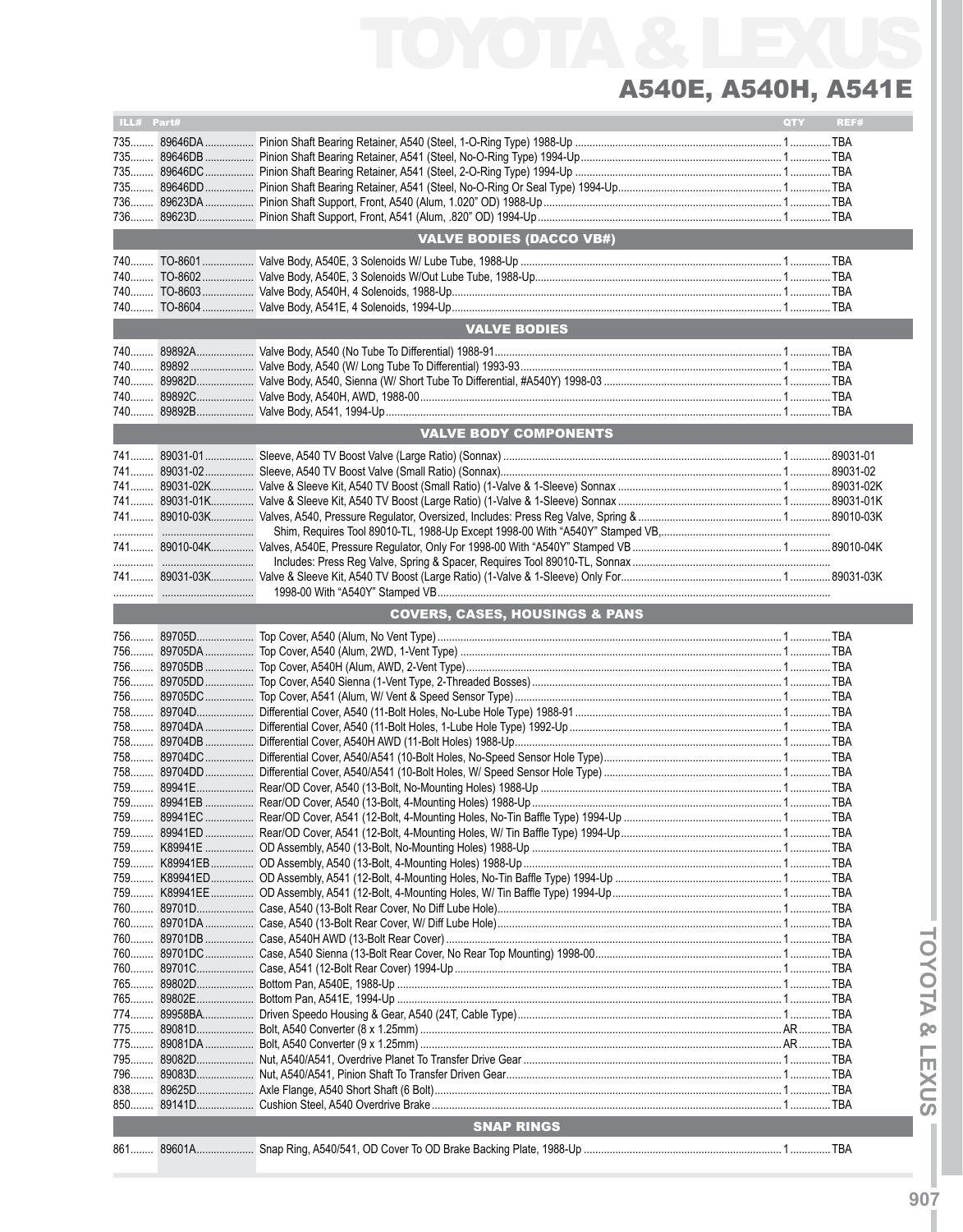| ILL#              | Part#  |                                                          | <b>QTY</b> | REF# |
|-------------------|--------|----------------------------------------------------------|------------|------|
|                   |        |                                                          |            |      |
|                   |        |                                                          |            |      |
|                   |        |                                                          |            |      |
|                   |        |                                                          |            |      |
|                   |        |                                                          |            |      |
|                   |        |                                                          |            |      |
|                   |        |                                                          |            |      |
|                   |        |                                                          |            |      |
|                   |        |                                                          |            |      |
|                   |        |                                                          |            |      |
|                   |        |                                                          |            |      |
|                   |        |                                                          |            |      |
|                   |        |                                                          |            |      |
|                   |        |                                                          |            |      |
|                   |        |                                                          |            |      |
|                   |        |                                                          |            |      |
|                   |        |                                                          |            |      |
|                   |        |                                                          |            |      |
|                   |        |                                                          |            |      |
|                   |        |                                                          |            |      |
|                   |        |                                                          |            |      |
|                   |        | <b>SERVOS, ACCUMULATORS, PISTONS &amp; MISCELLANEOUS</b> |            |      |
|                   |        |                                                          |            |      |
|                   |        |                                                          |            |      |
|                   |        |                                                          |            |      |
|                   |        |                                                          |            |      |
|                   |        |                                                          |            |      |
|                   |        |                                                          |            |      |
|                   |        |                                                          |            |      |
|                   |        |                                                          |            |      |
|                   |        |                                                          |            |      |
|                   |        |                                                          |            |      |
|                   |        |                                                          |            |      |
|                   |        |                                                          |            |      |
|                   |        |                                                          |            |      |
|                   |        |                                                          |            |      |
|                   |        |                                                          |            |      |
|                   |        |                                                          |            |      |
|                   |        |                                                          |            |      |
|                   |        |                                                          |            |      |
|                   |        |                                                          |            |      |
|                   |        |                                                          |            |      |
| 965               |        |                                                          |            |      |
| $965$             |        |                                                          |            |      |
| $966$             |        |                                                          |            |      |
| 970               |        |                                                          |            |      |
|                   |        |                                                          |            |      |
|                   |        |                                                          |            |      |
| $971$<br>$\omega$ |        |                                                          |            |      |
|                   |        |                                                          |            |      |
|                   |        |                                                          |            |      |
| ш                 |        |                                                          |            |      |
| 975               | 89975D |                                                          |            |      |
| οð<br>975         |        |                                                          |            |      |
| ₫                 |        |                                                          |            |      |
|                   |        |                                                          |            |      |
| ◘                 |        |                                                          |            |      |
| 992<br>➤          |        |                                                          |            |      |
| O                 |        |                                                          |            |      |
|                   |        |                                                          |            |      |
| 995.              | 89634D |                                                          |            |      |
| 995               |        |                                                          |            |      |
| $996$             |        |                                                          |            |      |